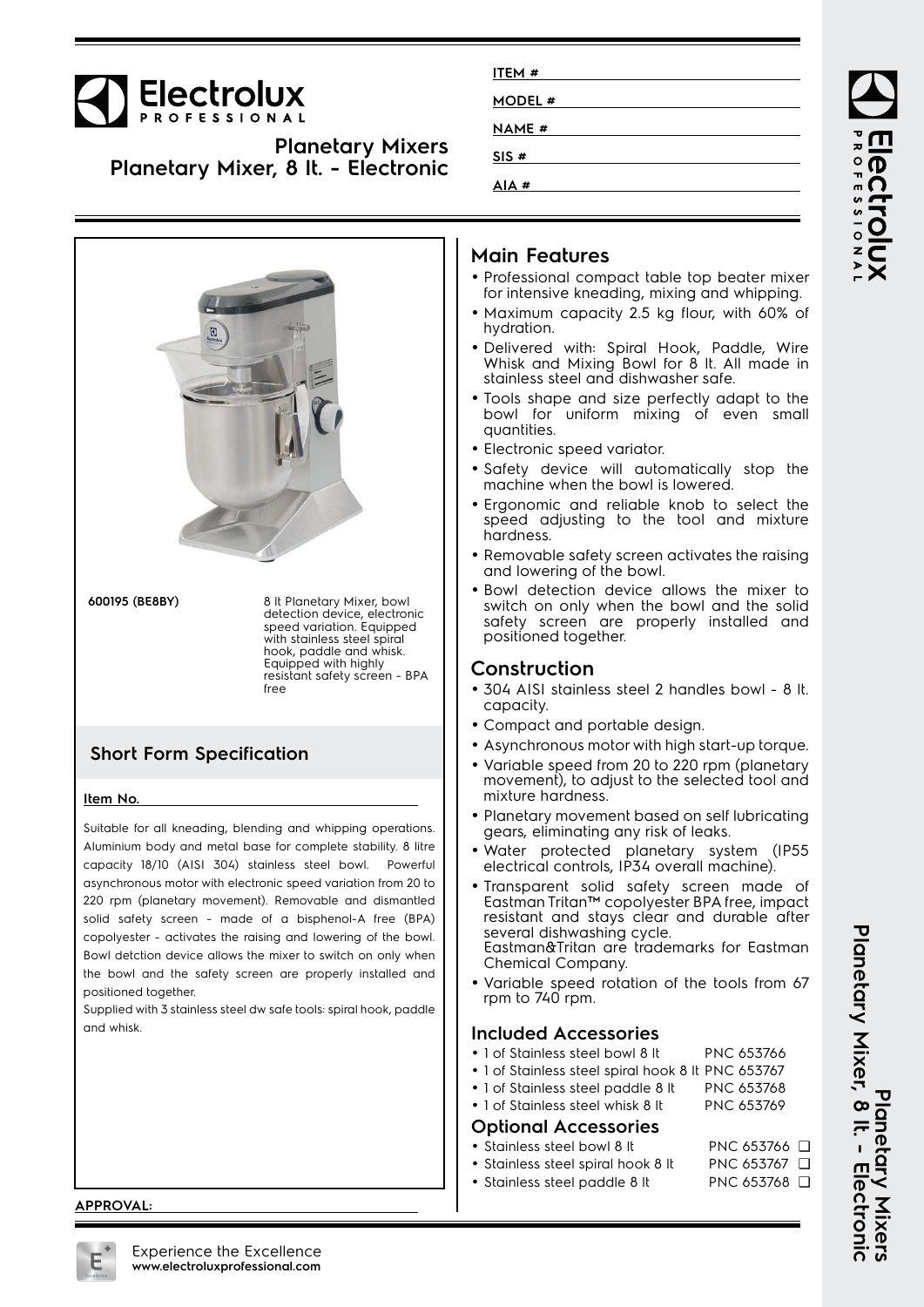

- Stainless steel whisk 8 lt PNC 653769 □
- Closed splash guard for BE5/8 without accessory hub PNC 653781 ❑

**Planetary Mixers Planetary Mixer, 8 lt. - Electronic**

The company reserves the right to make modifications to the products without prior notice. All information correct at time of printing.